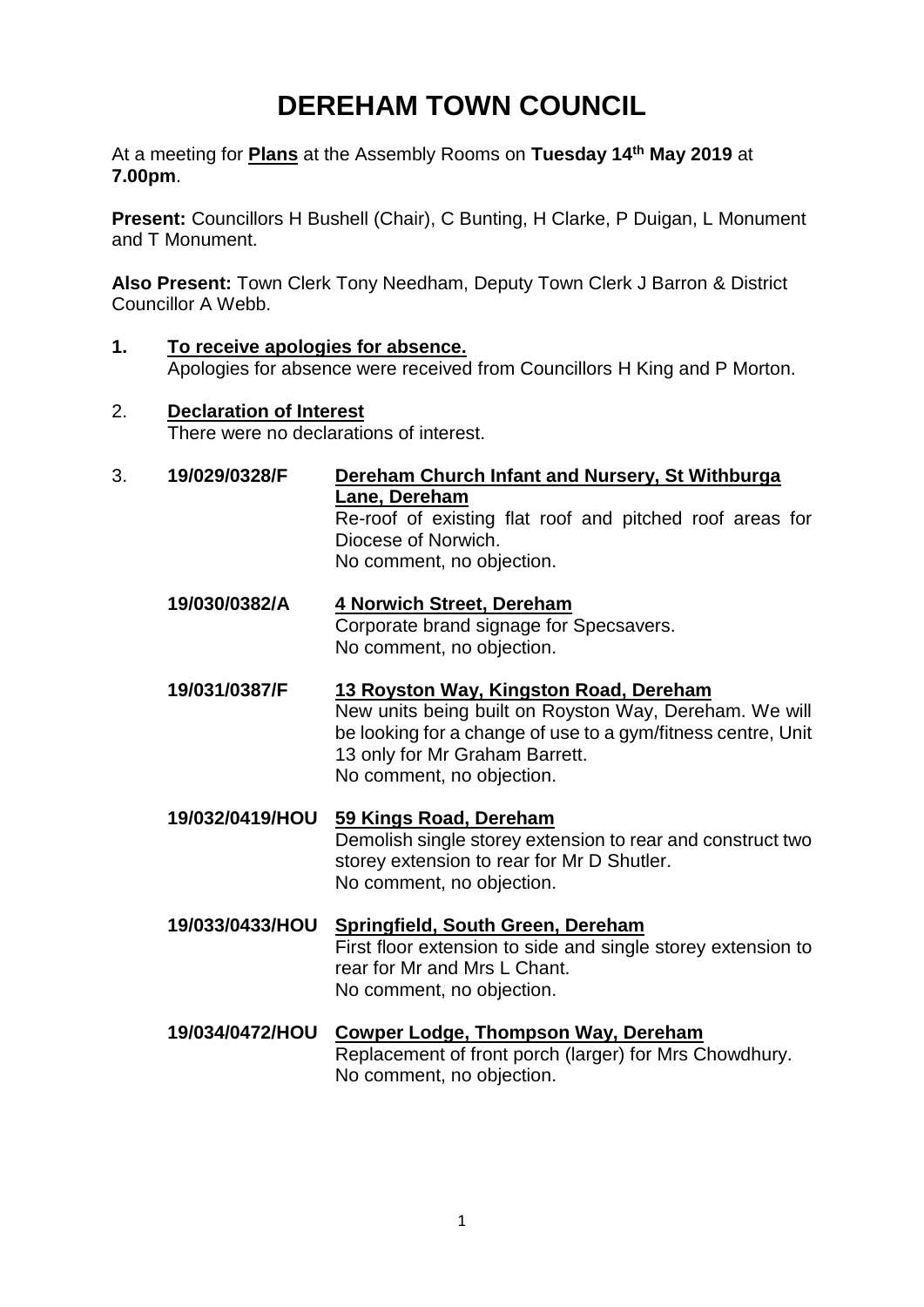# **17/038/0563/OB Land to the rear of 35-61 Westfield Road, Dereham**

Modification of S106 – 3PL/2017/0563/O – Schedule 2: 'Affordable Housing Provision' is the construction & provision of Affordable Dwellings on the site equating to 40% of the total number of dwellings (or such other lower percentage as the Council may agree in its absolute discretion) for Laura Townes at Persimmon Homes Limited.

#### **The Town Council strongly objects to the reduction in affordable housing without justification.**

Within the original application for residential development, there was a claim that 40% affordable housing would be unviable and 30% would be preferable. The viability of the 40% provision was appraised independently by the District Valuer who confirmed that the provision of 40% affordable housing was viable on this site.

This application was given at appeal, at the appeal the applicant did not suggest at any time that the 40% affordable housing was unviable.

Persimmon Homes Ltd now has an interest in the land and has requested a reduction in the level of affordable housing from 40% to 25%, but no supporting evidence has been provided to indicate why the request has been made or any justification as to why 40% affordable housing was a viable option in February 2017 but in 2019 only 25% would be viable? Persimmon has not provided any justification whatsoever.

It would seem that Persimmon Homes are requesting the reduction in affordable homes on the basis of the emerging Local Plan's policy which states that 25% of affordable housing should be provided.

What Persimmon Homes seem to be trying to do is 'cherry pick' the most economically favourable policies from the new emerging Local Plan at the same time as retaining all the most economically advantageous policies from the old Plan; ignoring the policies of the new Local Plan that are not economically advantageous to them.

The Town Council objects to the reduction in affordable housing without either a new application or the application of all the policies in the emerging new Local Plan being applied to this development. The Town Council is particularly concerned that the 25% affordable housing policy is being requested to be applied to this development without other policies in the emerging LP also being applied. Policies which should be applied to this development include:

TR01 and TR02 better provision for Sustainable transport

| EN <sub>04</sub> | better provision of outdoor playing space                 |
|------------------|-----------------------------------------------------------|
| GEN 2            | better design and high quality walking and cycling links. |
| HOU10            | higher design standards                                   |

COM 01 higher design standards.